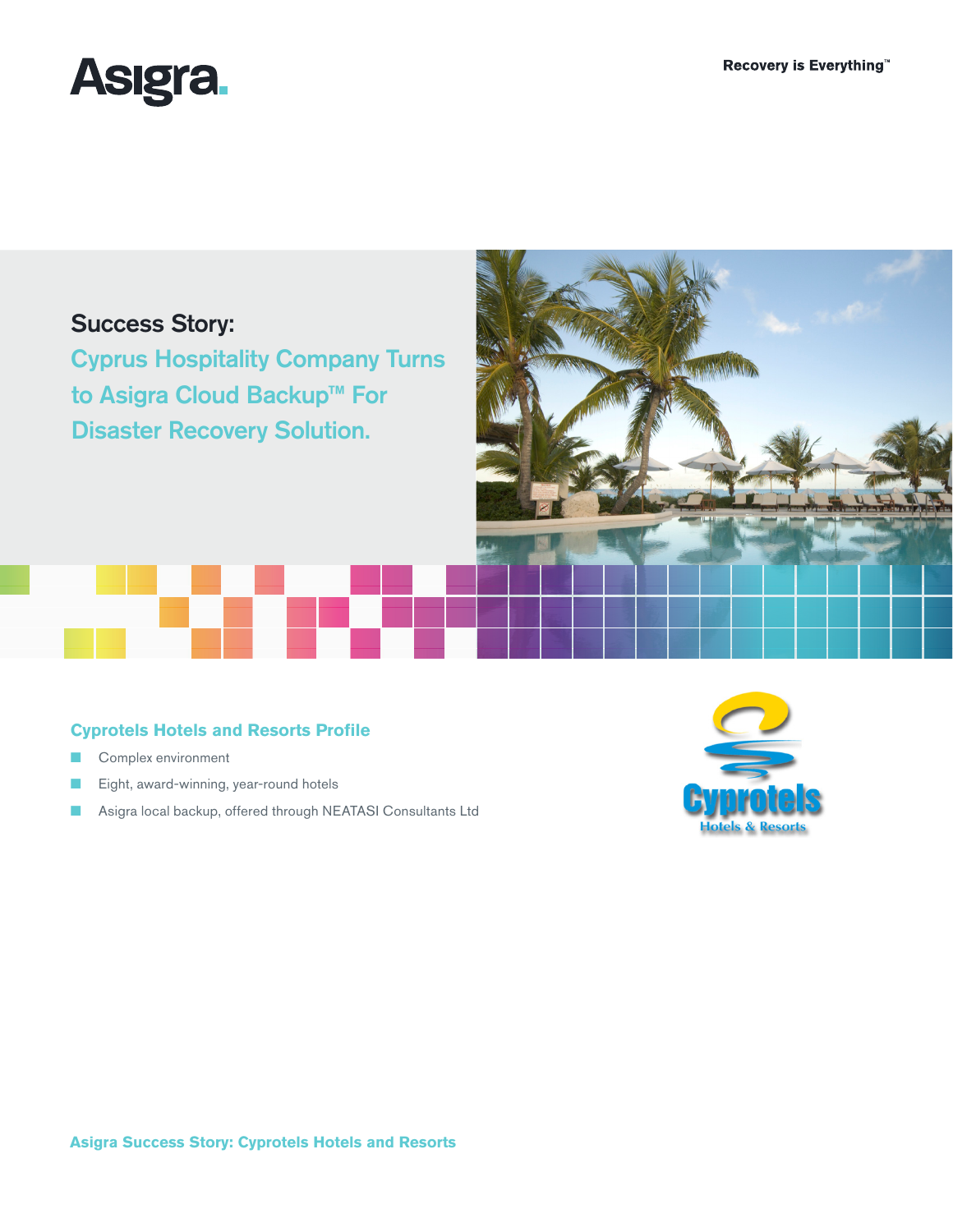

### **Overview**

Managing eight, award-winning, year-round hotels – five in Cyprus and three in Greece – involves managing a large staff dedicated to offering guests a complete holiday experience – one that ensures that they return next year, and the year after that. The guests at Cyprotels Hotels & Resorts do return making the hotel a preferred holiday destination – the ultimate goal of any company in the hospitality industry.

All of those return guests, plus the new ones, who come every year from around the globe, means that Cyprotels Hotels & Resorts needs to manage and protect a large amount of data. If something were to happen to a guest's data, it could negatively impact the guest's experience and make them think twice about returning again. With word-of-mouth so important in the hospitality business, negative guest experiences can have serious consequences for the company's bottom line, and Cyprotels Hotels & Resorts is committed to ensuring every guest has a positive experience.

# **The Challenge**

Andreas Markoudis, IT Manager of Cyprotels Hotels & Resorts, realized that the company's backup procedures needed to be updated to maintain the high-quality of customer care the hotel company offers, and also to ensure business continuity. For data backup, the company is using an automated solution with Library.

The team at Cyprotels Hotels & Resorts began to look for another backup solution, one that would help ensure their data would be protected and could be recovered easily. A stumbling block that they encountered was finding a backup and recovery solution that could handle the company's complex environment.

"Our environment uses Oracle databases, SQL Server Databases and on every remote hotel there is a local server running the hotel applications and file systems," said Markoudis. "All of the hotels are connected to the main office using a terminal server and the company is using a private line to connect all of it together."

# **The Solution**

After a search, the only solution that Cyprotels found that matched their requirements was Asigra Cloud Backup™, offered through NEATASI Consultants Ltd, an IT service provider located in Cyprus.

"We needed a solution that could handle our complicated environment, and since Asigra Cloud Backup is agentless, one installation can handle all the servers of the main office and of the hotels at the same time," said Markoudis. "NEATASI Consultants

Ltd supported us during the installation, and since they know the product very well, they are always quick to answer any question or request we might have."

## **Results**

Being agentless, Asigra doesn't have to be installed on every machine or server that needs backup. It can be installed on a local machine and back up all the operating systems, files, and applications. The agentless approach saves time, as it eliminates the need to match agent revisions with operating system levels, researching compatibility issues and other labor-intensive tasks. Agentless is also easier to support, and is less resource intensive, making no processing power demands on the servers in comparison to traditional backup and recovery software agents.

"We needed a solution that could handle our complicated environment, and since Asigra Cloud Backup is agentless, one installation can handle all the servers of the main office and of the hotels at the same time."

**Andreas Markoudis, IT Manager of Cyprotels Hotels & Resorts**

"Because it's agentless, if I need to add another backup, I can do it from a central location and I don't need to access several servers," said Markoudis. "This has made the process much easier. The automation that Asigra offers has created considerable time savings compared to our former methods of backing up data. I have increased peace of mind, knowing that the backups are done daily."

Something else that has improved Markoudis' peace of mind is the disaster recovery capabilities of Asigra Cloud Backup. The hospitality company built their own disaster recovery solution around Asigra, with the backups stored on NAS storage within a separate building that is connected to the LAN. Asigra offers Bare Metal Restore, which means that Cyprotels can recover from old hardware to new, or from new to old, an important factor when trying to recover from a disaster or data-loss event.